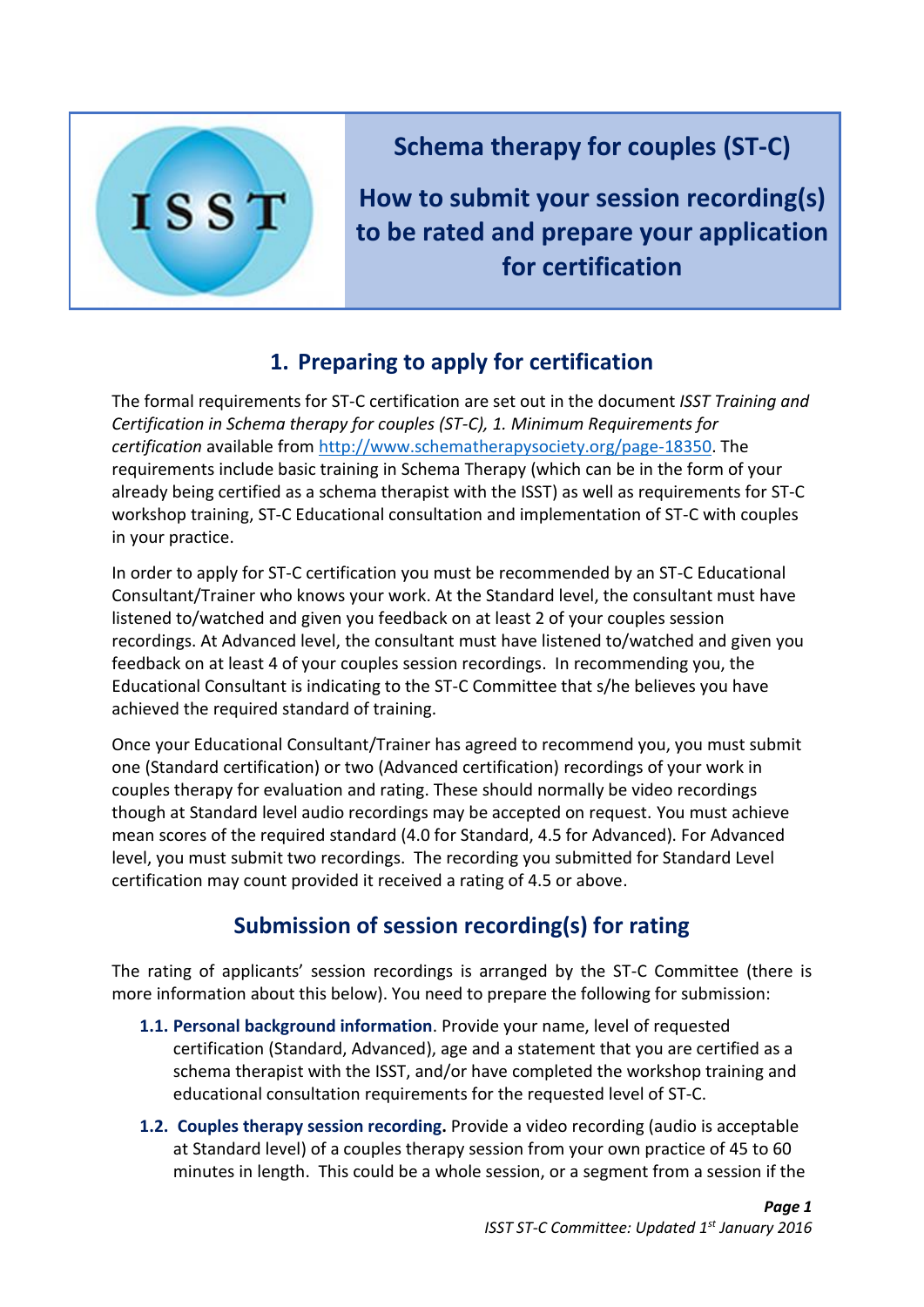session is longer than 60 minutes. It is recommended that you choose a couple with whom you have had at least 6 sessions as the selected session needs to illustrate some of the processes that are distinctive to ST-C. For advanced level, your facility with a complex case (e.g. complex trauma, rigid personality traits, substance abuse, and/or a personality disorder) has to be demonstrated. In addition you will need to know the partners well enough to provide a case conceptualization (using the format described below).

Choose a session that illustrates all or most of the following:

- Working with the interaction between the two members of the couple in which you, for example, de-escalate conflict, encourage empathy of one partner for another, or promote emotion-focused responding between them.
- Use of emotion-focused experiential techniques such as guiding one or both partners to focus somatically and identify emotional states, using imagery to identify emotions and connect them to childhood memories, helping one partner recognize and empathize with the Vulnerable Child in the other, use dialogues with multiple chairs to identify and separate out coping and/or parent modes from Angry or Vulnerable Child states.
- Working to identify, name and/or bypass coping modes that are interfering with empathic engagement between the partners.
- Demonstrating and working with the basic mode cycle clash in the area of coping modes.
- Re-parenting of one or both partners by the other partner.
- **1.3. Background information about the couple.** For each of the members of the couple, whose session you are submitting for evaluation, provide their name (first names are enough), age, marital status, education, occupation, DSM-5 or ICD-10 diagnoses, and evaluation of the overall level of functioning of each.
- **1.4. Case conceptualization.** In order to contextualize the session, provide a case conceptualization that covers the following points:
	- *For each partner,* a paragraph summarizing the central motivation of each party for seeking couples therapy, including explicit expectations with regard to outcome.
	- *For each partner*, a paragraph summarizing salient aspects of their history, including nature of relationships in family of origin and specific disruptive or traumatic events during childhood or subsequently.
	- *For each partner* a summary of Early Maladaptive Schemas (EMSs) that you have identified (if appropriate with related beliefs or behavioural expressions)
	- *For each partner* a summary of the significant modes, in which you provide information about the characteristics of
	- The main Child modes (Vulnerable, Angry etc) that you could link to the EMSs you have identified,
	- Parent modes